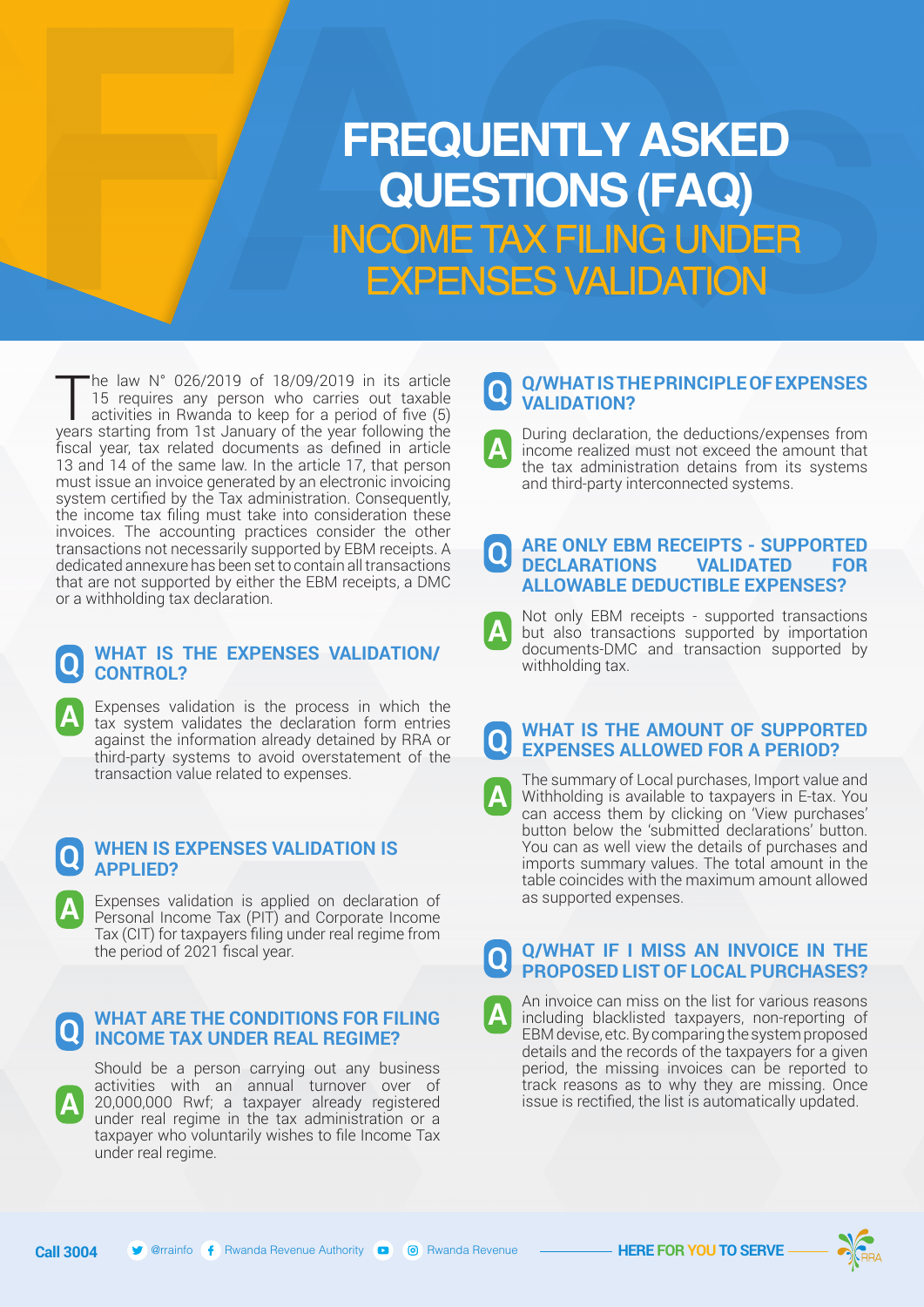# **FREQUENTLY ASKED QUESTIONS (FAQ)**

### **INCOME TAX FILING UNDER EXPENSES VALIDATION**

#### **Q WHAT COMPOSES THE IMPORT PROPOSED VALUE?**

**A**

The Import proposed value is composed of the CIF value and all taxes and fees charged on DMC except 5% WOP and VAT. It can also include the CIT value for the goods already in customs under the process of clearing, goods subjected to be re-exported and goods whose owner has changed.

#### **Q AM I ALLOWED TO CONSIDER THE FULL-PROPOSED TOTAL AMOUNT AS EXPENSES?**

**A** No, you have to follow accounting principles in consideration of the value to be accounted for in a period or allowed amount in a period. The proposed amount on invoice is the maximum on supporting documents net of VAT. For one reason or another, the consideration of part of value or non-consideration of invoice value is also possible. Reason why taxpayers have been given the right to adjust a value on an invoice to remove either the invoice or the unauthorized value of an invoice for a period under declaration. The non-considered value can be transferred in the next period, can be considered as asset value, etc. Also, an invoice of previous periods can be adjusted and added on the list of value to be considered in the post periods such as pre-payment.

#### **Q WHERE IS THE TOTAL AMOUNT OF SUPPORTED EXPENSES FILLED ON THE DECLARATION FORM?**

Depending on the nature of the business, the allowed expenses are filled on Line 7, line 16 and line 18 of CIT or PIT real regime form. The total amount filled on all or each of those specific lines can't exceed the total amount of the EBM/DMC/WOP supported expenses

#### **Q Q/ WHAT IS QUALIFIED AS 'THE EXPENSES NOT REQUIRING EBM RECEIPTS'**

Expenses not requiring EBM stands for receipts that are issued by the entities which are not required by the law to issue EBM receipts and other accepted accounting records that are not supposed to be necessarily supported by EBM, DMC or withholding tax.

#### **Q WHY DOES RRA SET A LIMIT ON 'THE EXPENSES NOT REQUIRING EBM RECEIPTS'**

**A** RRA proportionates the expenses not requiring EBM to the value of EBM/DMC/WOP supported transactions of the same period based on the study of this kind of expenses not requiring EBM/DMC/ WOP.

#### **Q WHAT IS THE LIMIT FOR 'THE EXPENSES NOT REQUIRING EBM RECEIPTS' FOR THE YEAR 2021?**

**A** The ratio of expenses not requiring EBM receipts for 2021 is 27% of all expenses supported by EBM receipts, DMC or withholding during a filing period. However, this ratio changes each fiscal year based on the study on expenses not requiring EBM/DMC/ WOP of a given period.

#### **Q WHAT IF 'THE EXPENSES NOT REQUIRING EBM RECEIPTS' EXCEED THE SET RATIO?**

The system accepts to upload all transactions on the annexure but on the declaration form, it posts the amount equal to 27% of the value of supported expenses. After submission, the taxpayer can approach the RRA office and proves the reasons for having more expenses not requiring EBM/DMC/ WOP. The reasons are analyzed and the taxpayer is assisted after signing the assistance form.

#### **Q WHAT IF A TAXPAYER HAS ONLY EXPENSES NOT SUPPORTED BY EBM/ DMC/WOP ESPECIALLY THE TAXPAYERS DEALING WITH THE AGRICULTURAL AND LIVESTOCK OPERATORS?**

The clients must seek a proof of payment and other relevant information of suppliers in that category such as ID, address, telephone number, signature which they will present to the tax administration for assistance.



**A**

**A**

**A**

**A**